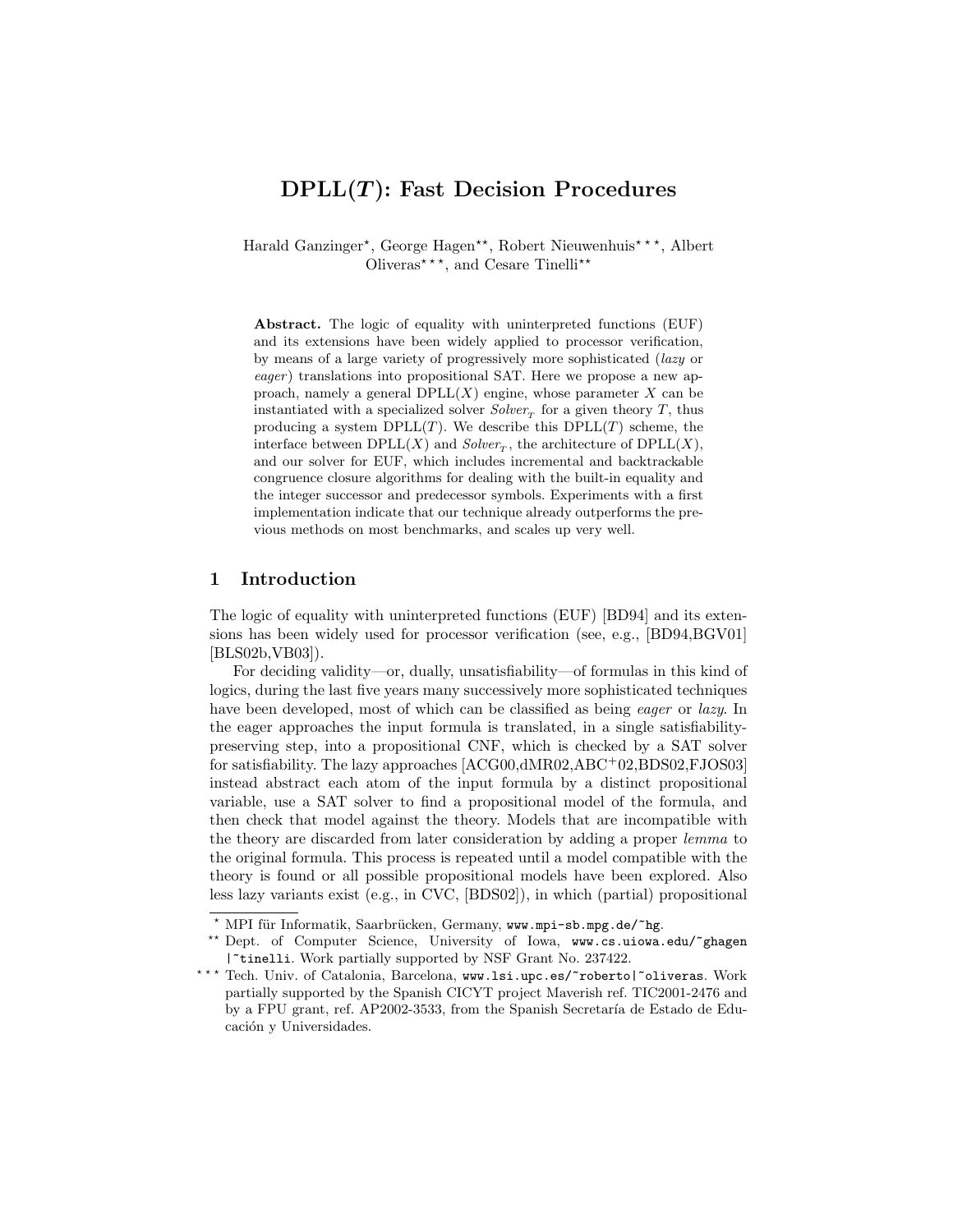models are checked incrementally against the theory while they are built by the SAT solver; however, from partial models that are consistent with the theory no information is derived, contrary to what is proposed here. The main advantage of such lazy approaches is their flexibility, since they can relatively easily combine new decision procedures for different logics with existing SAT solvers.

For the logic of EUF the eager approaches are in general faster than the lazy ones, probably because the theory information is used to prune the search, rather than to validate it a posteriori. Among the eager approaches for EUF, two different encodings into propositional logic are at present predominant. The first one, known as the EIJ (or per-constraint) encoding, abstracts each equality atom  $t_i=t_j$  by a propositional variable  $e_{ij}$  and takes care of the equality by imposing additional transitivity constraints [BV02,SSB02]. A drawback of this technique is that when the number of transitivity constraints is too large, the exponential blowup in the formula may make it too hard for the SAT-solver. The second one, known as the small domain  $(SD)$  encoding [PRSS99,BLS02b], is essentially an  $O(n \log n)$ -size encoding that gets transitivity for free, at the expense of a certain loss of structure, by translating equalities into formulas instead of into single propositional variables. In order to get the best of both encodings, two different hybrid approaches were presented in [BLS02a] and [SLB03], based on an analysis of the input problem that estimates properties such as the number of transitivity constraints.

In this paper we introduce the first (to our knowledge) technique that is not based on such lazy or eager translations into SAT. Building on independent previous work by some of the authors [Tin02,NO03], we propose a new approach based on a general engine for propositional solving,  $DPLL(X)$ , parametrized by a solver for a theory of interest. A system  $DPLL(T)$  for deciding the satisfiability of CNF formulas in a theory  $T$  is produced by instantiating the parameter  $X$ with a module  $Solver_{T}$  that can handle conjunctions of literals in T. For instance, in the case of the pure EUF logic,  $T$  is just the theory of equality.

The basic idea is similar to the  $CLP(X)$  scheme for constraint logic programming: provide a clean and modular, but at the same time efficient, integration of specialized theory solvers within a general purpose engine, in our case one based on the Davis-Putnam-Logemann-Loveland procedure [DP60,DLL62]. In [Tin02] a  $DPLL(T)$  scheme was already given in a more high-level abstract form, as a sequent-style calculus. Although no detailed interface was defined there between the  $DPLL(X)$  engine and the theory solver, several optimization strategies were already discussed. The framework given here can be seen as a concrete realization of the calculus in [Tin02], except that, contrary to [Tin02], we do not expect  $Solver<sub>r</sub>$  to give always complete answers. Relaxing that requirement does not affect completeness, but turns out to be crucial for efficiency, at least in the EUF case. A DPLL $(X)$  scheme was introduced and informally described in [NO03]. There, however, emphasis was placed on the development of new congruence closure algorithms to be used in the theory solver for the EUF logic.

The concrete  $DPLL(T)$  scheme and its architecture and implementation presented here combine the advantages of the eager and lazy approaches. On the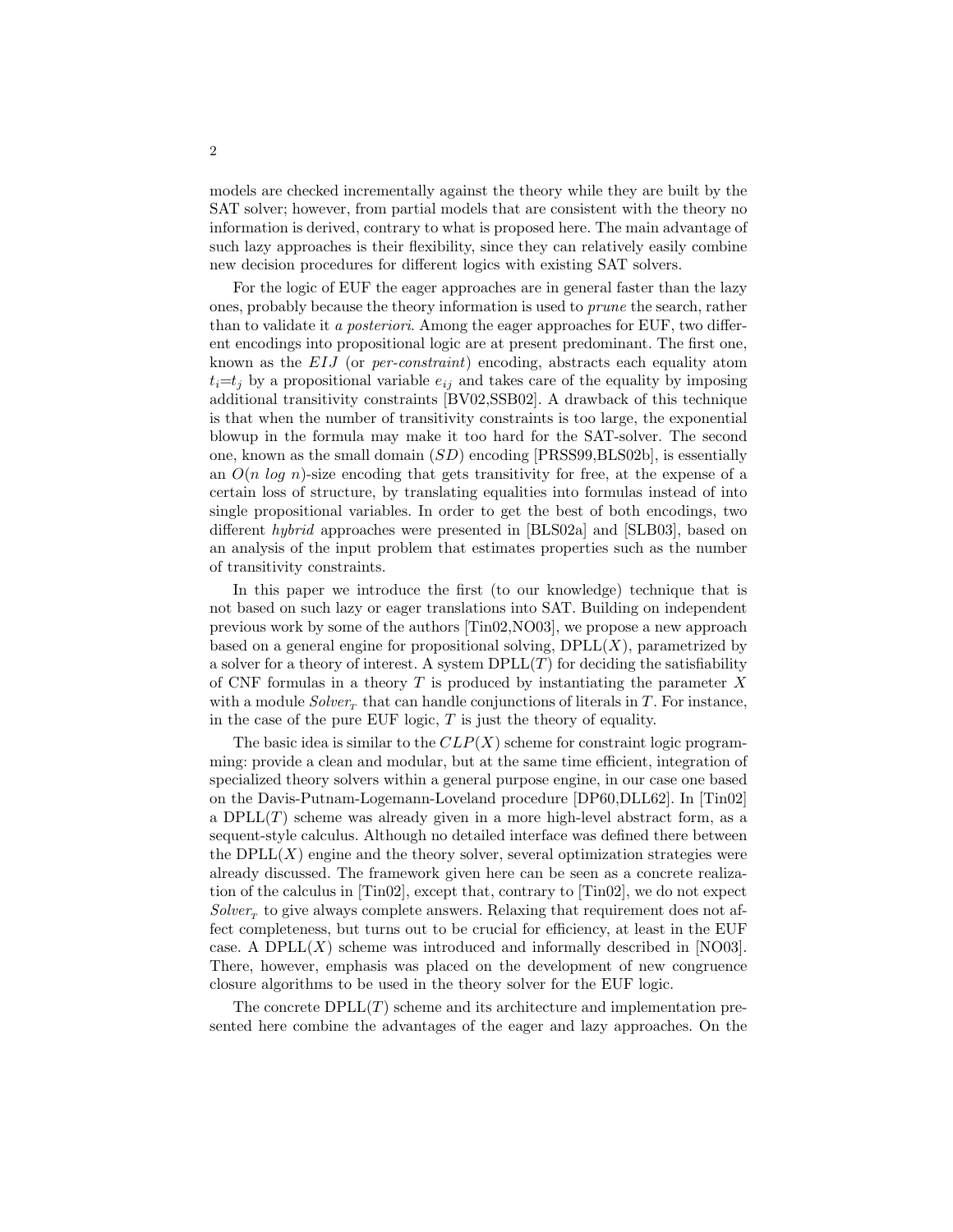one hand, experiments reveal that, as soon as the theory predicates start playing a significant role in the formula, our initial implementation of  $DPLL(T)$  already outperforms all other approaches. On the other hand, our approach is similar in flexibility to the lazy approaches: more general logics can be dealt with by simply plugging in other solvers into our general  $DPLL(X)$  engine, provided that these solvers conform to a minimal interface, described later.

This paper is structured as follows. In Section 2 we describe in detail the  $DPLL(T)$  scheme and the kind of logics it can be applied to, discussing the advantages and disadvantages of the small interface. The architecture of our current  $DPLL(X)$  implementation is given in Section 3. Section 4 describes our solver for EUF, which includes incremental congruence closure algorithms that deal with the built-in equality and the integer successor and predecessor symbols, as well as with backtracking. Finally, Section 5 gives experimental results of our preliminary implementation of  $DPLL(T)$  for EUF, and Section 6 concludes and outlines a number of promising research directions for future work, in particular for instantiating the  $DPLL(X)$  engine with solvers for other theories.

# 2 From DPLL to  $DPLL(T)$

In this section we describe the main characteristics of the  $DPLL(T)$  scheme. Any  $DPLL(T)$  system consists of two parts: the global  $DPLL(X)$  module and a solver  $Solver<sub>T</sub>$  for the given theory T. The DPLL(X) part is a general DPLL engine that is independent of any particular theory  $T$ . Here we will use as examples three possible instances for the theory part  $T$ : the ones for propositional logic, pure EUF, and EUF with successors and predecessors.

#### 2.1 The logics under consideration

In this paper we will consider the satisfiability problem of formulas in CNF, that is, of a given set  $S$  (a conjunction) of clauses. By a clause we mean a disjunction of literals, each literal l being of the form A or  $\neg A$ , where A is an atom drawn from a set A. What A is depends on the theory T under consideration.

An interpretation I is a function  $I: \mathcal{A} \to \{0,1\}$ . We write  $I \models l$  if the literal l is true in I, that is, if l is a positive atom A with  $I(A) = 1$  or l is a negated atom  $\neg A$  with  $I(A) = 0$ . For each theory T, we will consider only T-interpretations, that is, interpretations that *agree* with the axioms of  $T$ , in a sense that will be made precise below for the theories considered here. An interpretation (resp. Tinterpretation) I is a model (resp. T-model) of a clause set S if in each clause of S there is at least one literal l that is true in I. The aim of this work is to design algorithms for deciding whether a clause set  $S$  has a  $T$ -model, and exhibiting such a model whenever it exists. For all logics under consideration in this paper, this problem is easily shown to be NP-complete.

**Propositional logic.** The atoms are just propositional symbols of a set  $P$ , and the interpretations under consideration are unrestricted, i.e, any truth assignment  $I: \mathcal{P} \to \{0,1\}$  is admitted: the theory T is empty in this case.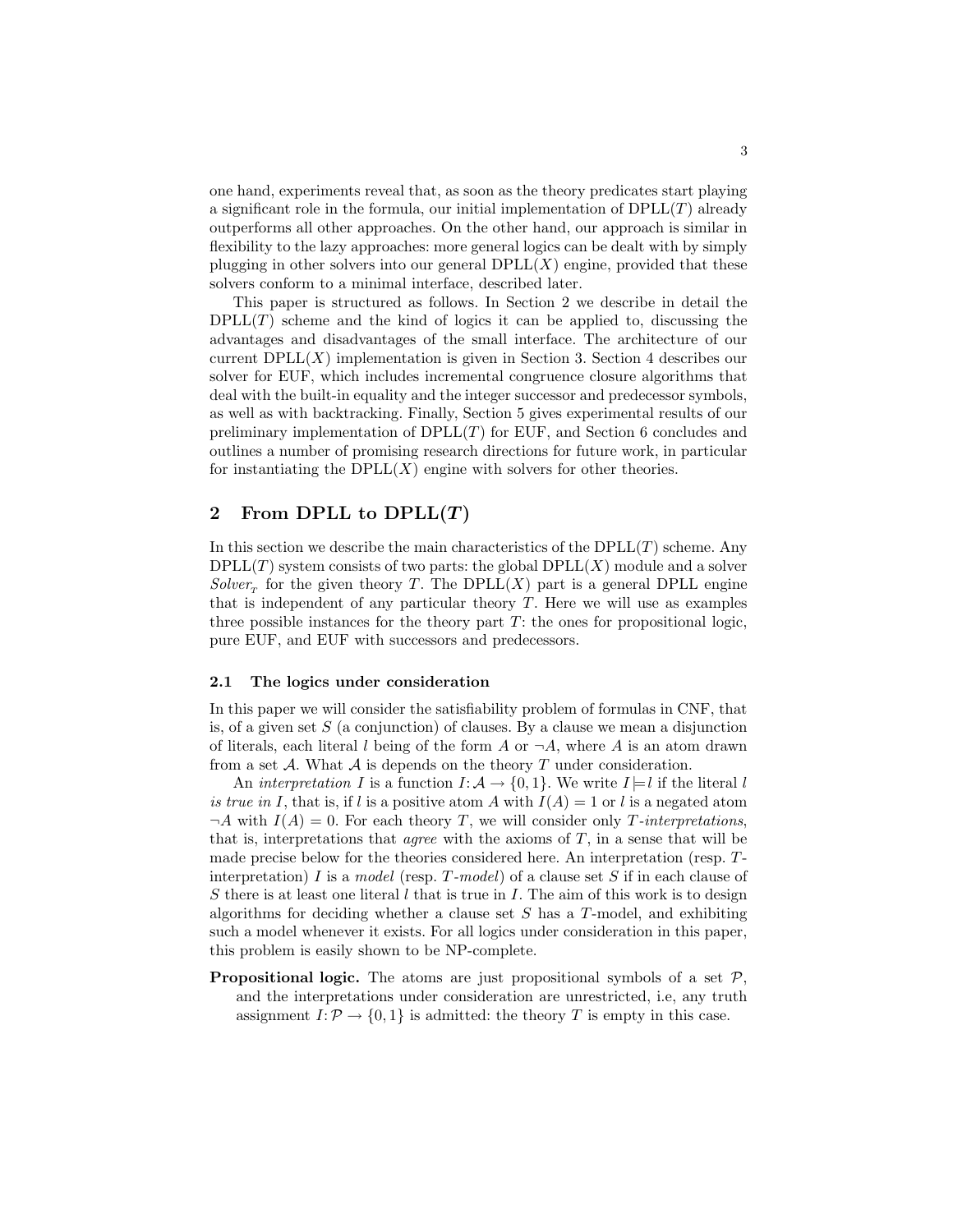- **Pure EUF.** An atom is either of the form  $P(t_1, \ldots, t_n)$  where P is an n-ary symbol of a set of fixed-arity predicate symbols  $P$ , or an equation of the form  $s=t$ , where s, t and  $t_1, \ldots, t_n$  are terms built over a set of fixed-arity function symbols. All constants (0-ary symbols) are terms, and  $f(s_1, \ldots, s_n)$  is a term whenever f is a non-constant n-ary symbol and  $s_1, \ldots, s_n$  are terms<sup>1</sup>. In the following, lowercase (possibly indexed)  $s, t$ , and  $u$  always denote terms, and literals  $\neg s=t$  are usually written as  $s\neq t$ . In pure EUF the theory T expresses that  $'=$  is a congruence, i.e., it is reflexive  $(R)$ , symmetric  $(S)$ , transitive  $(T)$ , and monotonic  $(M)$ ; hence the only admissible interpretations  $I$  are the ones satisfying the conditions below for all terms  $s, t, s_i$ , and  $t_i$ :
	- R:  $I \models s=s$ S:  $I \models s=t$  if  $I \models t=s$ T:  $I \models s=t$  if  $I \models s=u$  and  $I \models u=t$  for some term u M1:  $I \models f(s_1 \dots s_n) = f(t_1 \dots t_n)$  if  $I \models s_i = t_i$  for all i in 1..n M2:  $I \models P(s_1 \dots s_n)$  if  $I \models P(t_1 \dots t_n)$  and  $I \models s_i = t_i$  for all i in 1..n
- EUF with successors and predecessors. This subset of the CLU logic from [BLS02b] is the extension of EUF with two distinguished unary function symbols, Succ and Pred. Besides the congruence axioms for  $\equiv$ , the interpretations  $I$  must also satisfy the following for all terms  $t$ .

$$
I \models Succ(Pred(t)) = t \qquad I \models Pred(Succ(t)) = t \qquad \forall n > 0, \ I \models Succ^n(t) \neq t
$$

where  $Succ<sup>n</sup>(t)$  denotes the term  $Succ(\ldots Succ(t) \ldots)$  headed with n Succ symbols applied to t; hence the last axiom scheme denotes an infinite set of axioms. Note that  $I \models Pred^n(t) \neq t$  is a consequence of the above.

# 2.2 DPLL $(X)$ : the general DPLL part of DPLL $(T)$

The  $DPLL(X)$  part of a  $DPLL(T)$  system is the one that does not depend on the concrete theory  $T$ . It can be like any DPLL procedure, with basically all its usual features such as heuristics for selecting the next decision literal, unit propagation procedures, conflict analysis and clause learning, or its policy for doing restarts. Like in the propositional case, it always considers atoms as purely syntactic objects. The only substantial difference with a standard propositional DPLL procedure is that the  $DPLL(X)$  engine relies on a *theory solver* for T, denoted here by  $Solver_{T}$ , for managing all information about the current interpretation I. Another difference is that it does not use certain optimization for SAT solvers, such as the *pure literal* rule, which as already pointed out in [BDS02,Tin02], among others, is in general not sound in the presence of a theory T.

4

 $1$  Here we do not consider any *if-then-else* constructs, since they do not increase the expressive power of the logics and are eliminated, in linear time, in a structurepreserving preprocessing phase, which moreover preserves conjunctive normal forms. Each occurrence of a (sub)term if-then-else( $F, s, t$ ) is replaced by a new constant symbol v, and  $(\neg F \lor v = s) \land (F \lor v = t)$  is added to the formula. Boolean if-then-else(A, B, C) constructs are simply considered as  $(\neg A \lor B) \land (A \lor C)$ .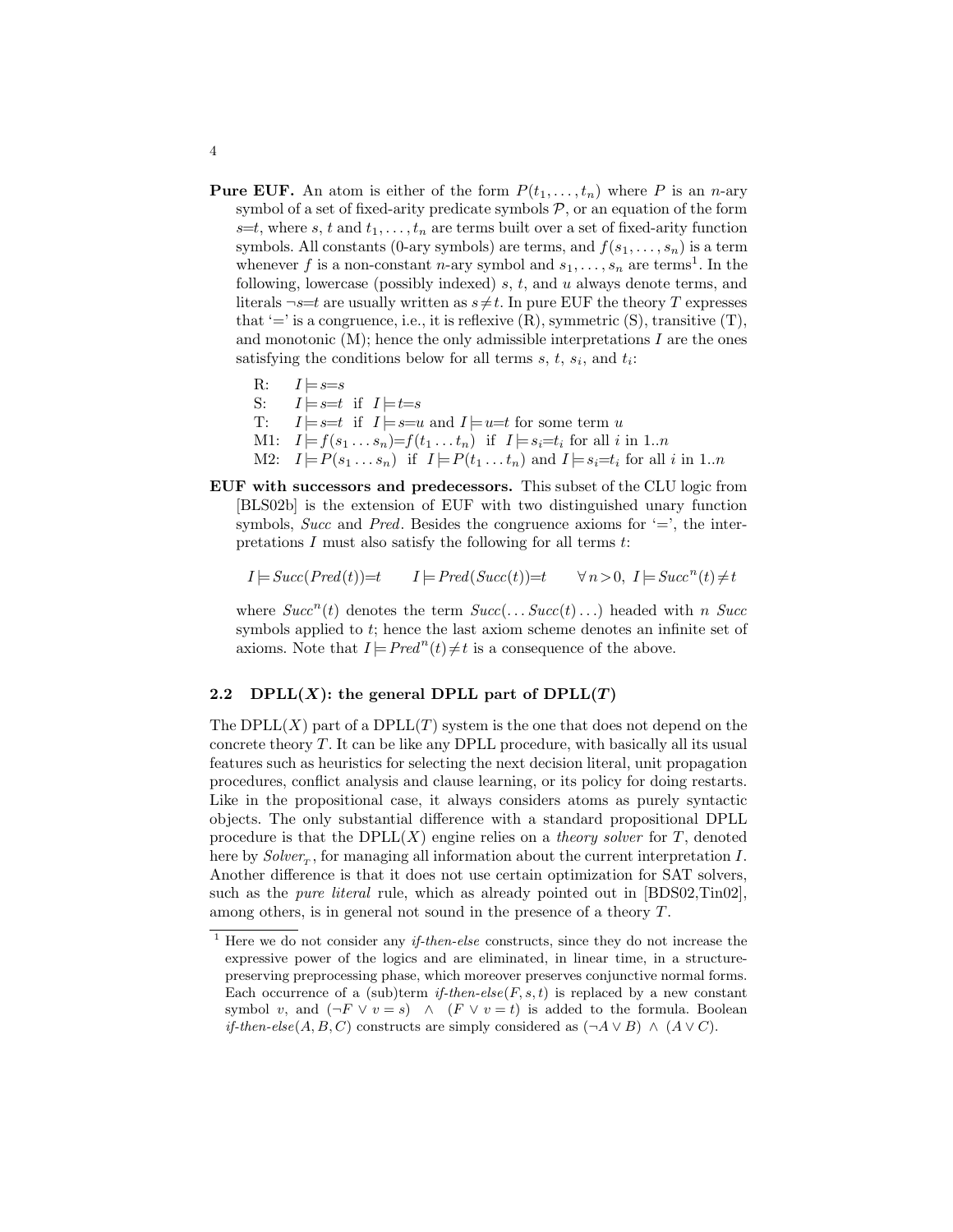#### 2.3 The Solver<sub>r</sub> part of  $DPLL(T)$

Solver<sub>r</sub> knows what the real atoms A are, and knows about the theory T under consideration. It maintains a partial interpretation I: one that is defined only for some literals of the set  $\mathcal L$  of all literals occurring in the problem input to the DPLL(T) prover. In the following, the literals of  $\mathcal L$  are called  $\mathcal L$ -literals. Inside  $Solver_{T}$ , I is seen as a stack of literals, which is possible because I can equivalently be considered as the set of all  $\mathcal{L}\text{-literals}$  that are true in I. In the following, this stack will be called the I-stack. We say that a literal  $l$  is a  $T$ -consequence of I, denoted  $I \models_{T} l$ , if l is true in all total T-interpretations extending I. It is assumed that for every *L*-literal l the solver is able to decide whether  $I \models T$ or not. Essentially,  $Solver_T$  is an abstract data type with the following five simple operations, which are all is needed for the interface between  $DPLL(X)$  and  $Solver_T$ :

- Initialize( $\mathcal{L}$ : Literal set). This procedure initializes  $Solver_{\tau}$  with  $\mathcal{L}$ . It also initializes the I-stack to the empty stack.
- SetTrue( $l: \mathcal{L}$ -literal):  $\mathcal{L}$ -literal set. This function raises an "inconsistency" exception if  $I \models_T \neg l$  with the current I-stack. Otherwise it pushes l onto the I-stack, and returns a set of  $\mathcal{L}$ -literals that have become a Tconsequence of  $I$  only *after* extending  $I$  with  $l$ .

For example, in the EUF case, if  $I \models a=b$  and  $I \models d=c$ , one of the literals returned by  $\texttt{SetTrue}(d=b)$  can be  $f(a, a)=f(b, c)$ , if this is an *L*-literal. For efficiency reasons, the returned set can be incomplete; for example, in EUF, with SetTrue( $f(a) \neq f(b)$ ) it may be expensive to detect and return

- all consequences  $a' \neq b'$  where  $I \models a=a'$  and  $I \models b=b'$  (see also Section 4).
- IsTrue?(*l*: *L*-literal): Boolean. This function returns true if  $I \models_T l$ , and false otherwise. Note that the latter can be either because  $I \models_T \neg l$ , or because neither  $I \models_T l$  nor  $I \models_T \neg l$ .
- $Backtrack(n: Natural).$  This procedure pops *n* literals from the *I*-stack. Note that  $n$  is expected to be no bigger than the size of the  $I$ -stack.
- Explanation(*l*:  $\mathcal{L}\text{-literal}$ ):  $\mathcal{L}\text{-literal}$  set. This function returns a subset J of I such that  $J \models_{T} l$ , for a given literal l such that l was returned as a T-consequence of a  $\texttt{SetTrue}(l')$  operation and no backtracking popping off this  $l'$  has taken place since then.

Intuitively, these conditions ensure that the "proof" of  $I \models_{T} l$  that was found when  $l'$  was asserted is still valid. Note that several such  $J$  may exist; for example, in EUF, both {  $a \neq b$ ,  $b=c$  } and {  $a \neq d$ ,  $d=c$  } may be correct explanations for the literal  $a \neq c$ .

This operation is used by  $DPLL(X)$  for conflict analysis and clause learning. In our implementation it is used specifically to build an implication graph similar to those built by modern SAT solvers. For this application, it is also required that all literals in J are in the I-stack at heights lower than or equal to the height of the literal  $l'$  (i.e., no other "later" proof is returned; see Section 3 for an example).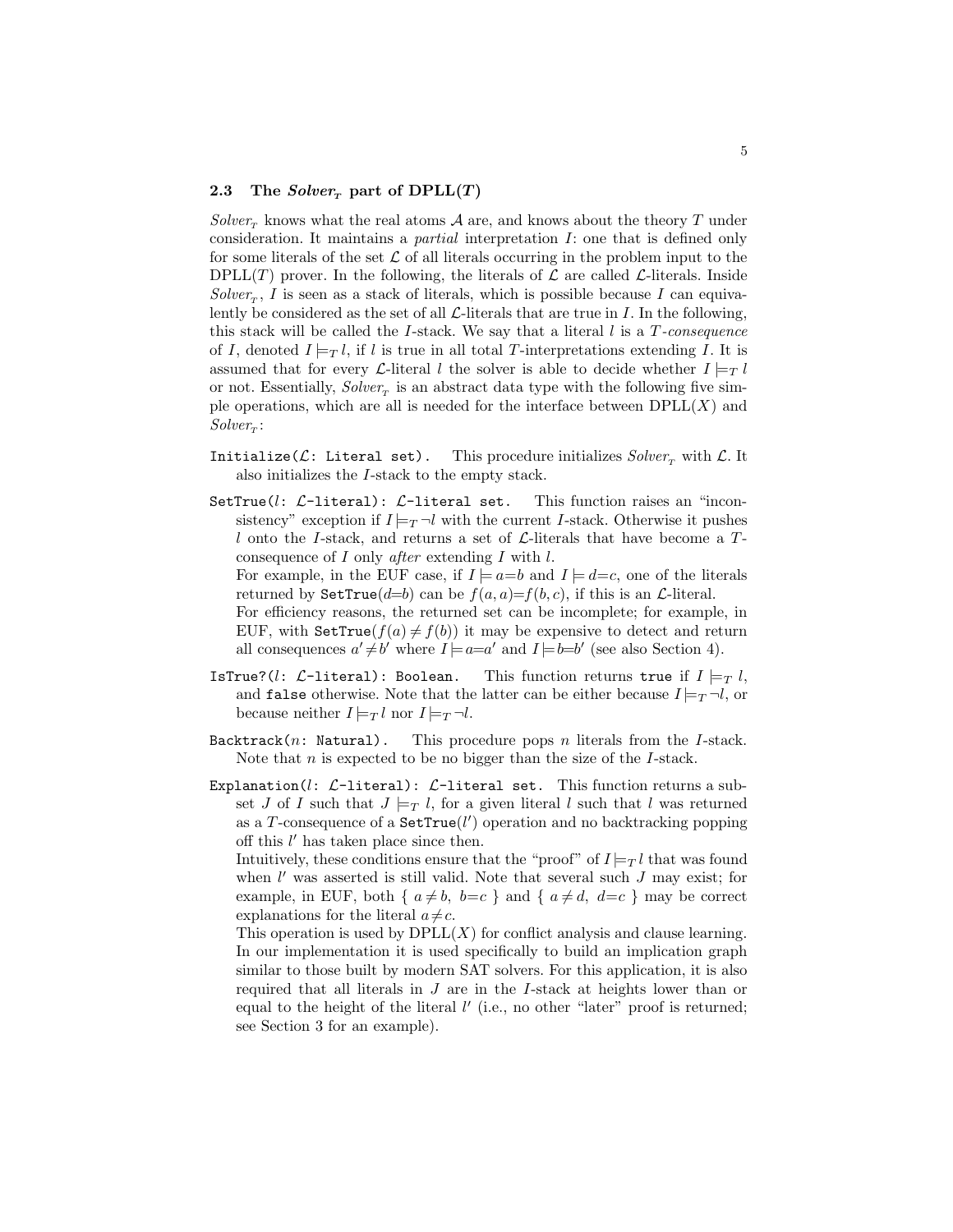We point out that the solver is independent from the characteristics of the  $DPLL(X)$  procedure that will use it. For example, it does not know about decision levels, unit propagation, or related features. In fact, a solver with this interface could be used as well in the context of non-DPLL systems, such as the lazy (or lemmas-on-demand) approaches, or even in resolution-based systems. Note that something like the Explanation operation is needed as well to produce the lemmas in such lazy approaches, and in general, in any deduction system that has to produce proof objects.

These five operations constitute in some sense a minimal set of operations for the exchange of information between the two main components of a  $DPLL(T)$ system. Having only these operations provides a high degree of modularity and independence between the global  $DPLL(X)$  engine and the theory solver  $Solver_T$ .

Our current  $DPLL(T)$  implementation has a  $DPLL(X)$  engine built in house to use the operations above. However, because of the simplicity and modularity of the solver interface, we believe that developers of state-of-the-art SAT solvers would need relatively little work to turn their solvers into  $DPLL(X)$  engines.

Although our implementation already performs very well for EUF, a tighter interconnection by means of more operations might enhance its performance. This could be achieved for example by having more fine-tuned theory-specific heuristics for choosing the next decision literal (see Section 6). However, possible efficiency gains would come at the expense of less modularity, and hence require more implementation work, especially when developing solvers for new theories.

# 3 Our architecture for  $DPLL(X)$

The current modular design is the result of developments and experiments with our own  $DPLL(X)$  implementation (in C). The current system has a clear Chafflike flavor, mirroring Chaff's features as described in  $[MMZ<sup>+</sup>01,ZMMM01]$ , with a 2-watched literal implementation for efficient unit propagation, and the VSIDS heuristic for selecting the next decision literal, in combination with restarts and the 1UIP learning scheme. Most of Chaff's features lift from DPLL to  $DPLL(X)$ without major modifications, so here we only point out some differences.

One difference arises in unit clause detection. In the propositional case, when a literal l becomes true,  $\neg l$  is the only literal that becomes false before unit propagation is applied to the clause set, so new unit clauses can only come from clauses containing  $\neg l$ . In DPLL(T), on the other hand, additional literals can be set to false as a consequence of the assertions made to the theory solver. This possibility considerably increases the extent of unit propagations in DPLL(T) and, correspondingly reduces the size of the search space for the  $DPLL(X)$  engine. For example, in the EUF case, if  $a \neq c \vee P$  is in the clause set and  $I \models_T a=b$ , then setting a literal such as  $b=c$  to true will make  $a \neq c$  false and so produce P as a new unit consequence. We point out that this fact will be discovered by the DPLL(X) engine only if the set returned by the call  $\texttt{SetTrue}(b=c)$  does in fact contain  $a \neq c$  which, depending on the theory solver implementation, might or might not be the case. In any case, failing to return  $a \neq c$  does not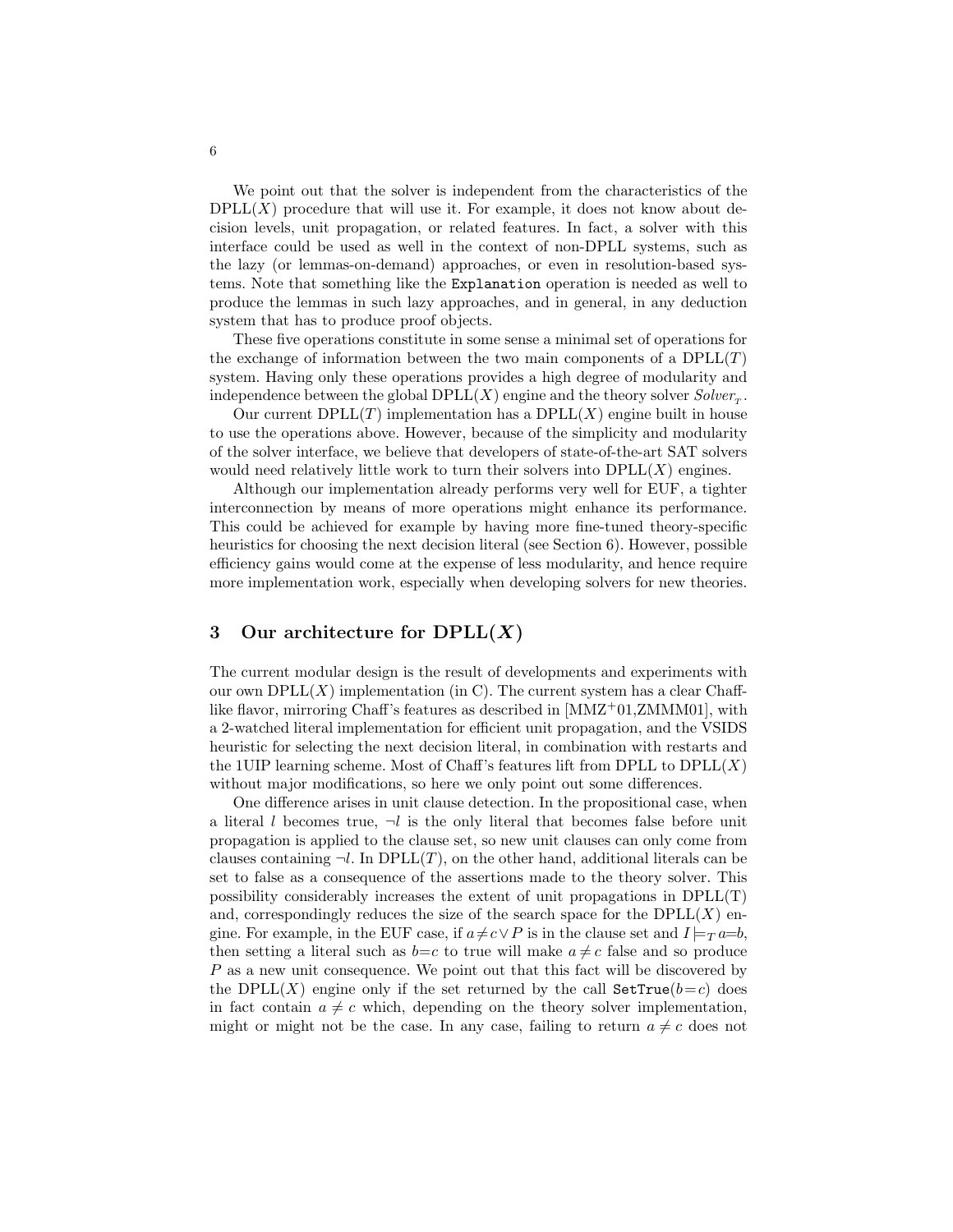

Fig. 1. Creation of undesirable cycles in the implication graph.

affect the completeness of the overall  $DPLL(T)$  system, only the extent of unit propagation.

Another source of incomplete unit clause detection is that two different literals may in fact be equivalent in the current state of the interpretation: again in the EUF case, if in  $Solver_{\tau}$  we have  $I \models_T a=b$ , and there is a two-literal clause  $a=c \vee b=c$ , then the unit consequence  $a=c$  (or, equivalently,  $b=c$ ) will not be detected.

Concerning conflict analysis, the construction of the implication graph is more complex in  $DPLL(T)$  than in Chaff. In the latter, a node labeled with a literal l with antecedents nodes  $l_1, \ldots, l_n$  is always due to a clause  $\neg l_1 \vee \ldots \vee \neg l_n \vee l$ on which unit propagation has taken place. Hence, to build the implication graph it suffices to have, together with each such  $l$ , a pointer to its associated clause. In  $DPLL(T)$ , an implication graph can contain, in addition to nodes like the above, also nodes l that are a T-consequence of their antecedents  $l_1, \ldots, l_n$ . Such nodes l are those returned by  $\texttt{SetTrue}$  calls to  $Solver_T$ , and can be recognized as such since they have no pointer to an associated clause. Their antecedents can be obtained from the solver itself by calling  $Expl$  and  $(l)$ . For example, a run of the  $DPLL(X)$  algorithm on the clauses:

$$
f(a) \neq f(b) \lor d \neq e \qquad a=b \lor a \neq c \qquad a=b \lor c=b \qquad a=c \lor P \qquad c \neq b \lor \neg P
$$

can be as follows:

| 1. SetTrue $(f(a) \neq f(b))$ . | Decision. SetTrue returns $a \neq b$ , a T-consequence.         |
|---------------------------------|-----------------------------------------------------------------|
| 2. SetTrue $(a \neq c)$ .       | Unit propagation of $a \neq b$ on $a=b \vee a \neq c$ .         |
| 3. SetTrue $(c=b)$ .            | Unit propagation of $a \neq b$ on $a=b \vee c=b$ .              |
| 4. SetTrue $(P)$ .              | Unit propagation of $a \neq c$ on $a = c \vee P$ .              |
| 5. SetTrue $(\neg P)$ .         | Unit propagation of $c=b$ on $c \neq b \vee \neg P$ . Conflict! |

The implication graph is built backwards from P and  $\neg P$ . When  $a \neq b$  is reached, Explanation( $a\neq b$ ) is called, and indeed one possible explanation is  $f(a)\neq f(b)$ . This process results in the graph depicted in Figure 1(a). Note that  $\{a \neq c, c=b\}$ also has  $a \neq b$  as a T-consequence, but using that set would lead to the graph in Figure 1(b), which has cycles. To avoid cycles, it is enough for  $\text{Explanation}(l)$ to return explanations that are "older" than  $l$ , as precised in the definition of Explanation.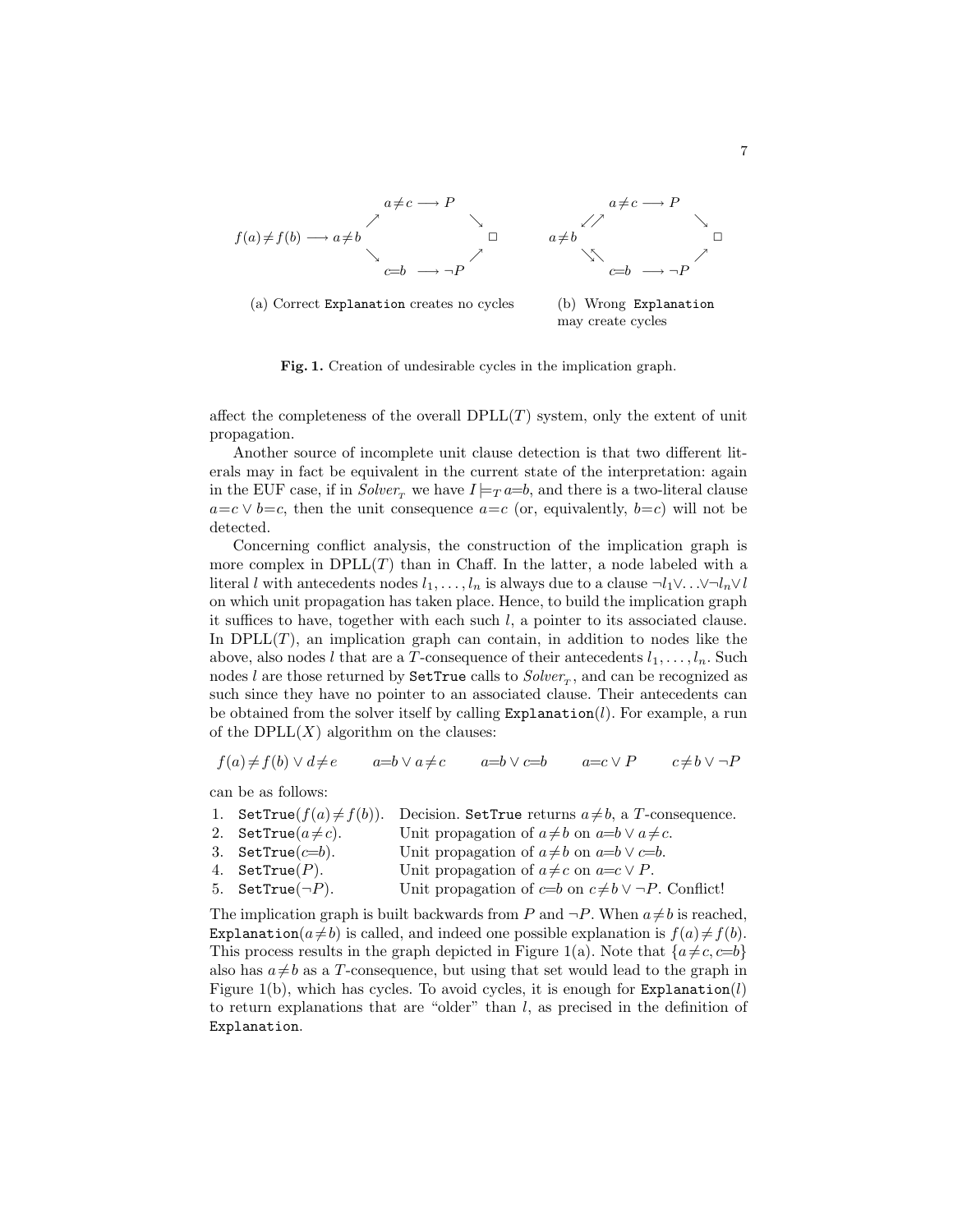### 4 A solver for EUF

A key ingredient for a solver for EUF is an algorithm for congruence closure. Now, the  $O(n \log n)$  DST congruence closure algorithm given in [DST80] (see also [NO80]) needs a relatively expensive initial transformation to directed acyclic graphs of outdegree 2. In [NO03] we proposed to replace this transformation by another one, at the formula representation level: we Currify, like in the implementation of functional languages; as a result, there will be only one binary "apply" function symbol (denoted here by a dot ".") and constants. For example, Currifying  $f(a, g(b), b)$  gives  $\cdot (\cdot (f, a), \cdot (g, b)), b$ . Furthermore, like in the abstract congruence closure approaches (cf. [Kap97,BT00]), we introduce new constant symbols c for giving names to non-constant subterms  $t$ ; such  $t$  are then replaced everywhere by c, and the equation  $t=c$  is added. Then, in combination with Currification, one can obtain the same efficiency as in more sophisticated DAG implementations by appropriately indexing the new constants like c, which play the role of the pointers to the (shared) subterms like t in the DAG approaches. For example, we flatten the equation  $\cdot(\cdot(f, a), \cdot(g, b)), b)=b$  by replacing it by the four equations  $\cdot (f, a)=c$ ,  $\cdot (g, b)=d$ ,  $\cdot (c, d)=e$ , and  $\cdot (e, b)=b$ .

These two (structure-preserving) transformations are done in linear time once and for all on the input formula given to our  $DPLL(T)$  procedure. As a consequence, since all compound terms (atoms) occuring in the EUF formula have gotten a "name", i.e., they are equal to some constant, all equality atoms in the EUF formula are in fact equations between constants. Furthermore, the congruence closure algorithm of  $Solver<sub>r</sub>$  only needs to infer consequences from a fixed, static set of equations E of the form  $(a, b)=c$ , where a, b and c are constants (note that the  $\cdot$  symbol does not occur outside E). This makes our (DST-like) algorithm surprisingly simple and clean, and hence easier to extend. Our implementation of [NO03] also runs in  $O(n \log n)$  time, but of course it can be much faster than algorithms for arbitrary terms<sup>2</sup>. Once the closure is computed, deciding whether two constants  $a$  and  $b$  belong to the same class, i.e., all positive IsTrue? $(a=b)$  operations, can be done in constant time.

The data structures for congruence closure are:

- 1. Pending unions: a list of pairs of constants yet to be merged.
- 2. The Representative table: an array indexed by constants, containing for each constant its current representative (this can also be seen as a union-find data structure with eager path compression).
- 3. The Class lists: for each representative, the list of all constants in its class.
- 4. The Lookup table: for each input term  $\cdot(a, b)$ , a call Lookup(Representative(a), Representative(b)) returns in constant time a constant c such that  $\cdot(a, b)$  is equivalent to c, and returns  $\perp$  if there is no such c.
- 5. The Use lists: for each representative a, the list of input equations  $\cdot(b, c)=d$ such that  $a$  is the representative of  $b$  or  $c$  (or of both).

<sup>&</sup>lt;sup>2</sup> In fact, it is about 50 times faster than earlier implementations such as [TV01] on the benchmarks of [TV01].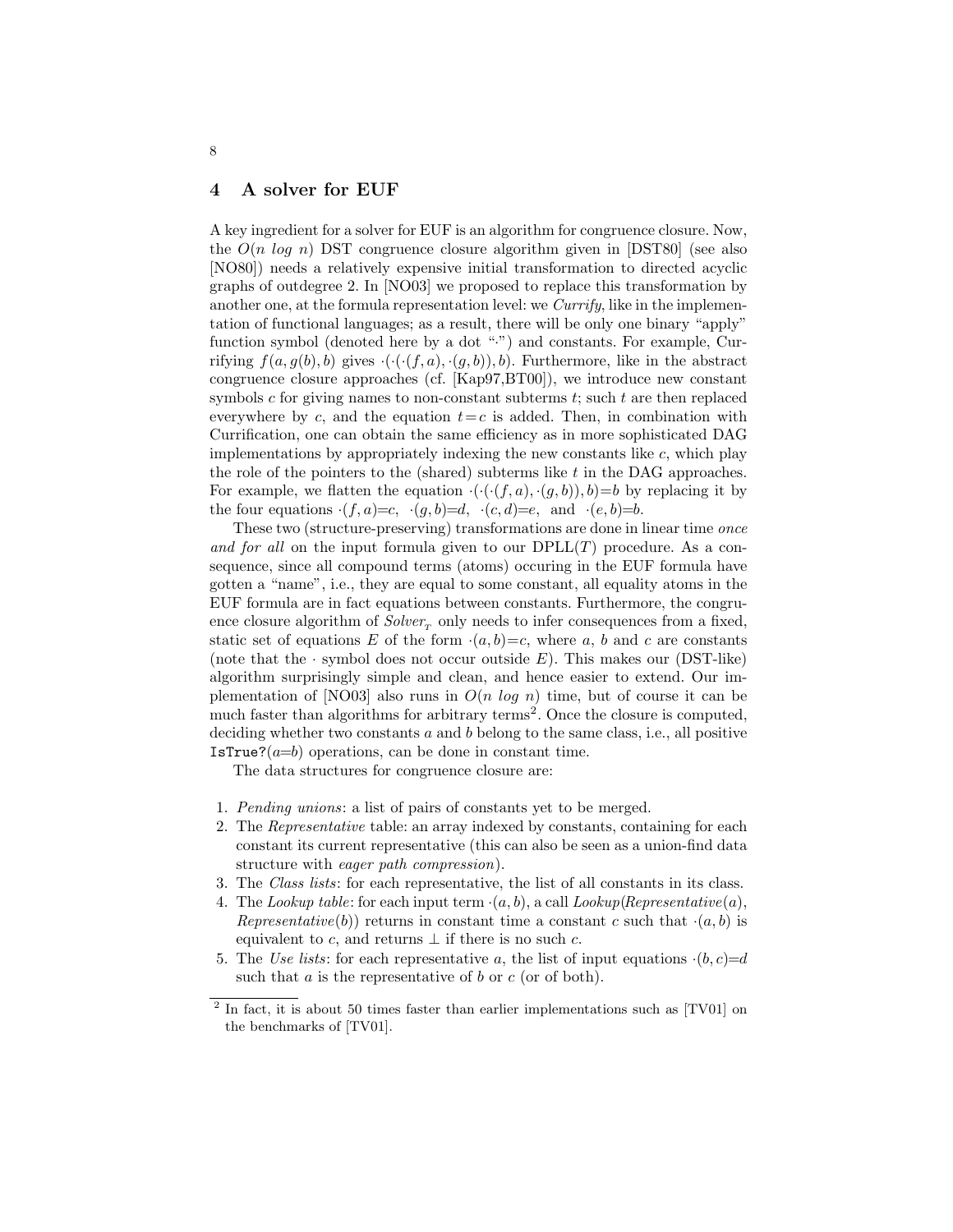Each iteration of the algorithm roughly amounts to picking a pending union, and then using the lookup table and the use lists for efficiently detecting new pairs of constants to be merged. We refer to [NO03] for a detailed description and analysis of the algorithm, as well as for its extension to successor and predecessor symbols, which is also  $O(n \log n)$ .

We now briefly describe the other data structures and algorithms for the  $Solver<sub>r</sub>$  operations, following a notation where unprimed constants  $a, b, c$  are always representatives of primed ones  $a', b', c'$ ; symbols d and e can be representatives or not.

The literal lists and their use for SetTrue. Upon its initialization,  $Solver_T$ builds, once and for all, for each constant  $d$ , a *positive literal list* containing all positive DPLL(X) literals of the form  $d=e$ , i.e., all positive literals containing d that have been communicated to  $Solver_{T}$  in the Initialize operation. Analogously, there is also a *negative literal list* for each d.

If a positive SetTrue, and its subsequent congruence closure, produces a union such that a class with former representative  $\alpha$  is now represented by a different b, then, for each a' in the class list of a, the positive literal list of  $a'$  is traversed and all  $a' = b'$  in this list are returned as T-consequences. Also the negative literal list of all such a' is traversed, returning those  $a' \neq c'$  such that  $a \neq c$  is stored in Diseq, a hash table containing all currently true disequalities between representatives; analogously also the negative literal list of all  $b'$  is traversed.

After a SetTrue operation of a negative equation with representative form  $a \neq b$ , the negative literal list of all  $a'$  is traversed (or equivalently, the one of all b', if this is expected to be less work), returning all  $a' \neq b'$ .

Backtracking. This is dealt with by means of a mixed policy: unions between constants are stacked in order to be undone. The Diseq hash table and the Lookup data structure (another hash table) are not restored under backtracking but instead have time stamps (the I-stack height combined with a global counter).

Explanations. A newly derived positive equality is a  $T$ -consequence of a set of positive SetTrue operations and of the equations inside the congruence closure module. Negative equations are also T-consequences of such positive equalities, but in addition they are always caused as well by a single negative SetTrue.

Hence, for retrieving the explanations for  $DPLL(X)$  literals, we need to be able to proceed "backwards" in our data structures until the set of initial SetTrue operations is reached. At each congruence propagation deriving  $d=e$  as a consequence of  $(a', b') = d$  and  $(a'', b'') = e$ , (pointers to) these two equations are kept, allowing one to continue backwards with the explanations of  $a' = a''$  and  $b' = b''$ . In addition, there is a method for efficiently extracting from a (slightly extended) union-find data structure the list of unions explaining a certain equality.

Finally, for explaining a negative equality  $d_1 \neq e_1$ , there is an additional table for retrieving the single negative  $\texttt{SetTrue}(d_2 \neq e_2)$  operation that caused it; the remaining part of the explanation can then be found backwards, as the union of the explanations of  $d_1=d_2$  and  $e_1=e_2$ .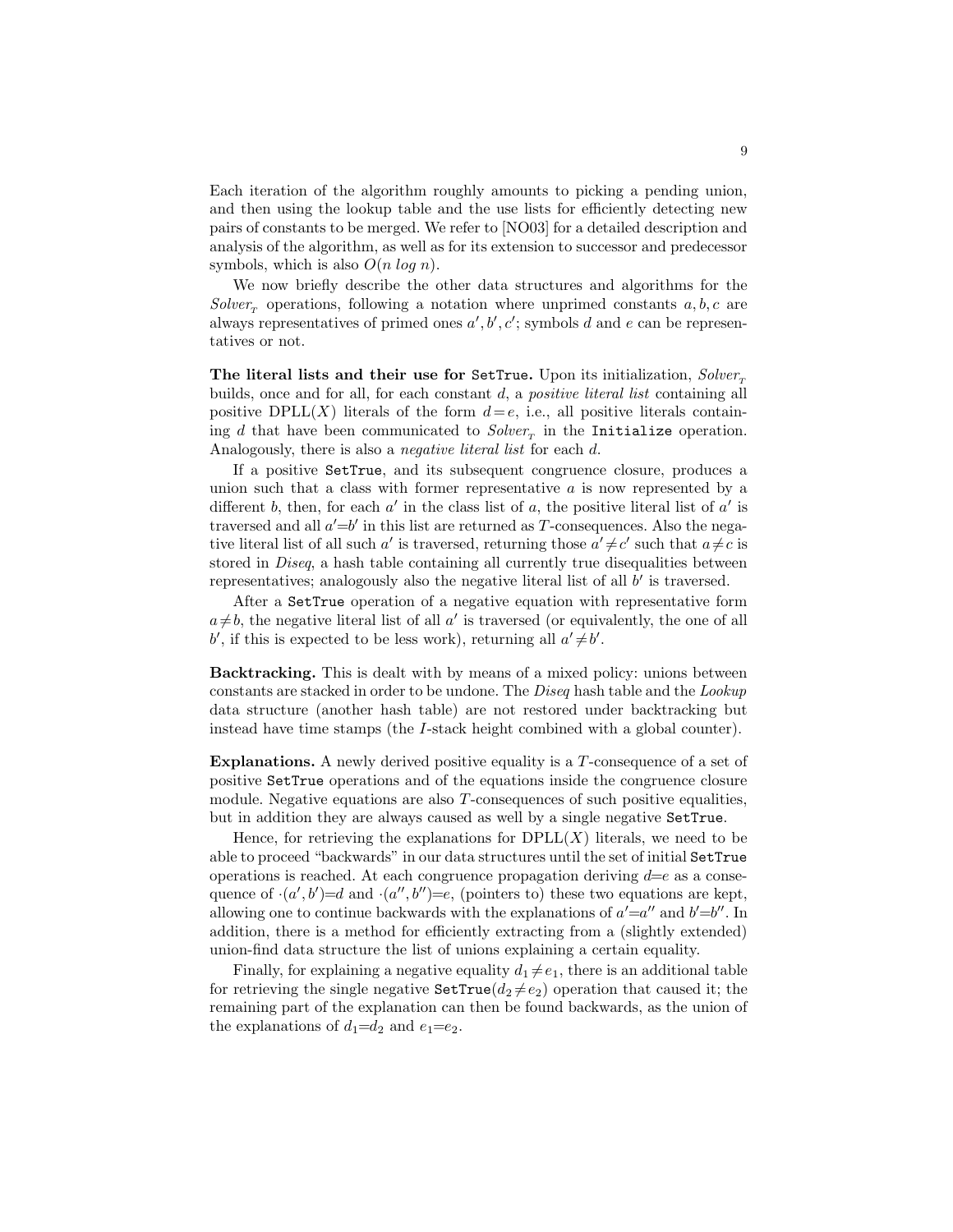### 5 Experimental results

Experiments have been done with all 54 available benchmarks (generated from verification problems) that can be handled in EUF with successors and predecessors. Most of them were provided by the UCLID group at CMU<sup>3</sup>. All benchmarks are in SVC format [BDL96] (see [BLS02a] for more details on them).

The table below contains (in its second column) the translation times for the four eager approaches described in Section 1: SD and EIJ [VB03], and the two hybrid methods Hybrid1 [BLS02a] and Hybrid2 [SLB03]. All translations were done using the state-of-the-art translator provided within the UCLID 1.0 tool. Furthermore, for two major SAT solvers, zChaff [MMZ<sup>+</sup>01] (version 2003.12.04) and BerkMin [GN02] (its recent version 561) the running times on the translated formulas are given. For a fair comparison with our system, the times for the zChaff and BerkMin runs include the translation times as well, since those translations are not mere formats conversions but the result of sophisticated algorithms for reducing the size and the search space of the propositional formula produced. The choice of zChaff and BerkMin is motivated by the fact that our current  $DPLL(X)$  engine is modeled after zChaff and that BerkMin is presently considered one of the best SAT solvers overall. The first table has an extra column with the running times of SVC (version 1.1) as well.

Results are in seconds and are aggregated per family of benchmarks, with times greater than 100s rounded to whole numbers<sup>4</sup>. All experiments were run on a 2GHz 512MB Pentium-IV under Linux, with the same settings for each benchmark except for the "Two queues" benchmarks where our system had learning turned off. Each benchmark was run for 6000 seconds. An annotation of the form  $(n \t{t})$  or  $(n \t{m})$  in a column indicates respectively that the system timed out or ran out of memory on n benchmarks. Each timeout or memory out is counted as 6000s.

We point out that our current  $DPLL(X)$  implementation is far less tightly coded than zChaff, and is more than one order of magnitude slower than zChaff on propositional problems, even when the overhead due to the calls to  $Solver_{\tau}$ is eliminated. Considering that BerkMin consistently dominates zChaff on all the benchmark families, it is remarkable that our system performs better than the UCLID+BerkMin combination on the great majority of the families. In fact, there is no unique translation-based approach that outperforms  $DPLL(T)$  on more than two benchmark families. Furthermore,  $DPLL(T)$  is faster than SVC on all benchmarks, and so also faster than the lazy approach-based systems CVC [BDS02] and Verifun [FJOS03] which, as shown in [FJOS03], are outperformed by SVC. We see this as strong initial evidence that  $DPLL(T)$  is qualitatively superior to existing approaches for deciding satisfiability modulo theories.<sup>5</sup>

<sup>3</sup> We are grateful to Shuvendu Lahiri and Sanjit Seshia for their kind assistance.

<sup>&</sup>lt;sup>4</sup> Individual results for each benchmark can be found at www.lsi.upc.es/~oliveras, together with all the benchmarks and an executable of our system.

<sup>5</sup> This evidence was confirmed recently by further experiments (also reported in detail at www.lsi.upc.es/~oliveras) showing that DPLL(T)'s perfomance dominates that of ICS 2.0 as well on the benchmarks listed here.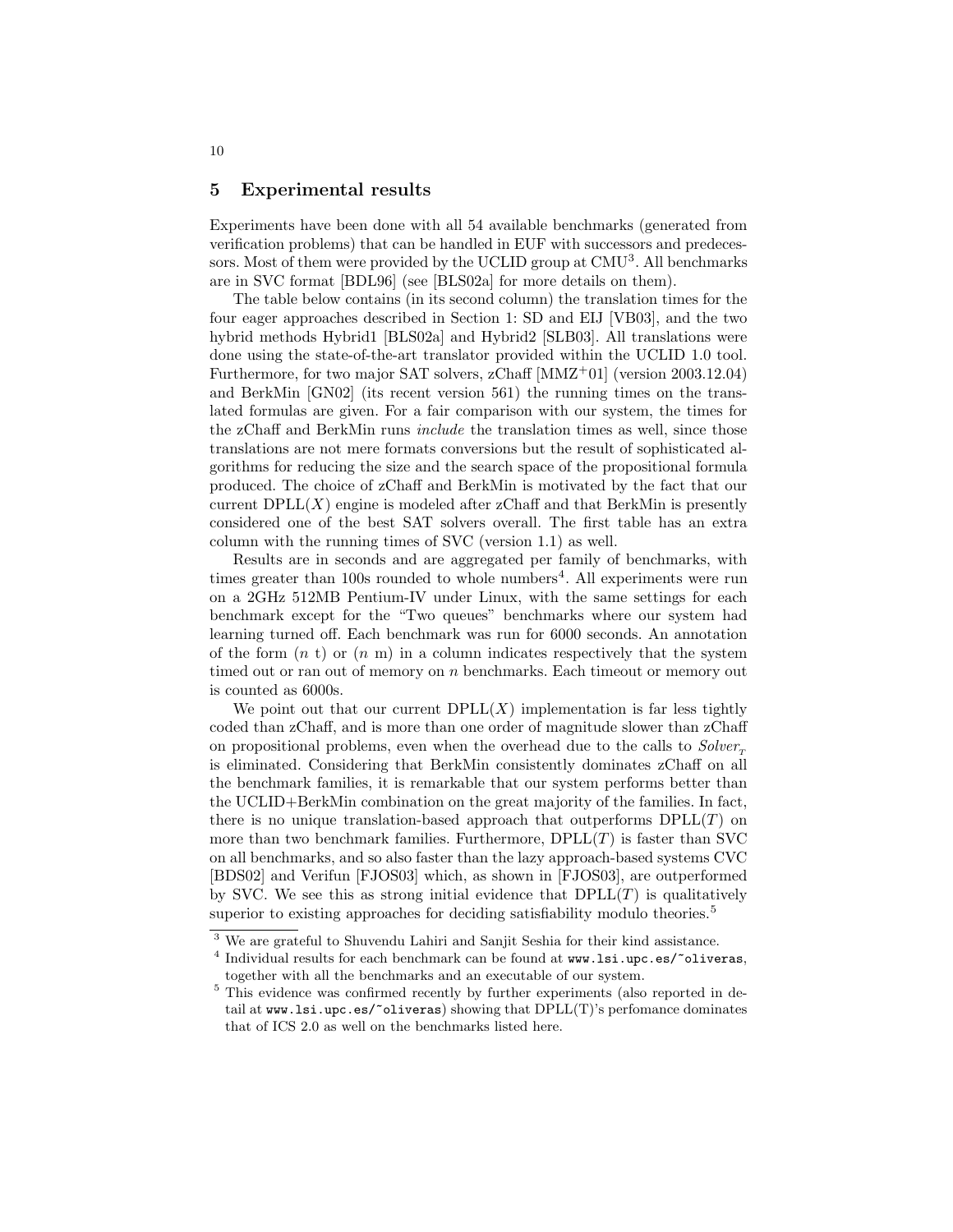| <b>Benchmark family</b>             | SD                        | <b>BerkMin</b>             |                            | $Chaff$ $DPLL(T)$ | SVC           |
|-------------------------------------|---------------------------|----------------------------|----------------------------|-------------------|---------------|
| <b>Buggy Cache</b>                  | 2.3                       | 2.4                        | 3.4                        | 6.7               | (1t) 6000     |
| Code Validation Suite               | 16.2                      | 44.9                       | 43.9                       | $\overline{3.7}$  | 56.9          |
| DLX processor                       | $\overline{3.9}$          | 10.2                       | 13.3                       | $\overline{1.2}$  | 16.9          |
| Elf processor                       | 34.1                      | 5882                       | (1t) 6104                  | 575               | 6078<br>(1t)  |
| Out of order proc.(rf)              | 27.1                      | 18211<br>(2t)              | (3t) 19213                 | 6385              | (2t)<br>12666 |
| Out of order proc.(tag)             | 54.3                      | $\overline{247}$           | 1457                       | 1979              | 28788<br>(4t) |
| Load-Store processor                | $\overline{22.2}$         | 51.4                       | 239                        | 30.3              | (3t)<br>18476 |
| Cache Coherence Prot.               | 20.4                      | 4151                       | 9634<br>(1t)               | 3601              | 26112<br>(4t) |
| Two queues                          | 5.1                       | 407                        | 1148                       | 73.6              | 1872          |
| <b>Benchmark family</b>             | EIJ                       | <b>BerkMin</b>             |                            | Chaff DPLL(T)     |               |
| <b>Buggy Cache</b>                  | 6.3                       | 6.4                        | 9.3                        | 6.7               |               |
| Code Validation Suite               | 40.7                      | 41                         | 41.8                       | $\overline{3.7}$  |               |
| DLX processor                       | 13                        | 13.9                       | 14.4                       | $\overline{1.2}$  |               |
| Elf processor                       | (2m)<br>20.1              | $\overline{(2m)}$<br>12021 | (2m)<br>12021              | 575               |               |
| Out of order $proc.(rf)$            | 70.6                      | 7453<br>(1t)               | 13926<br>(2t)              | 6385              |               |
| Out of order proc.(tag)             | 210                       | 510                        | 837                        | 1979              |               |
| Load-Store processor                | $(1m)$ 32                 | (1m) 6034                  | (1m) 6037                  | 30.3              |               |
| Cache Coherence Prot.               |                           | (3m) 102 (3m) 18257        | (3m)<br>18437              | 3601              |               |
| Two queues                          | $\overline{(3m)}$<br>19.4 | (3m)<br>18028              | $\overline{3}$ m)<br>18034 | 73.6              |               |
|                                     |                           |                            |                            |                   |               |
| Benchmark family                    | Hybrid 1                  | <b>BerkMin</b>             |                            | Chaff DPLL(T)     |               |
| <b>Buggy Cache</b>                  | 6.2                       | 6.4                        | 9.2                        | 6.7               |               |
| Code Validation Suite               | 13.2                      | 13.5                       | $\overline{13.5}$          | $\overline{3.7}$  |               |
| DLX processor                       | 13.1                      | 14.1                       | 15.2                       | 1.2               |               |
| Elf processor                       | 187                       | 941                        | 1646                       | 575               |               |
| Out of order $proc.(rf)$            | 65.3                      | 7524<br>(1t)               | (2t)<br>13009              | 6385              |               |
| Out of order proc.(tag)             | 175                       | $\overline{612}$           | 799                        | 1979              |               |
| Load-Store processor                | 64.1                      | 79.6                       | 88.4                       | 30.3              |               |
| Cache Coherence Prot.               | (3m)                      | 102(3m)<br>18257           | (3m)<br>18438              | 3601              |               |
| Two queues                          | (3m)                      | 19.5(3m) 18019             | (3m)<br>18028              | 73.6              |               |
| <b>Benchmark family</b>             | Hybrid 2                  | <b>BerkMin</b>             |                            | $Chaff$ $DPLL(T)$ |               |
| <b>Buggy Cache</b>                  | 3                         | 3.2                        | 3.7                        | 6.7               |               |
| Code Validation Suite               | 27.7                      | $\overline{28}$            | $\overline{28.6}$          | $\overline{3.7}$  |               |
| DLX processor                       | 11.3                      | 12.9                       | 14.3                       | 1.2               |               |
| Elf processor                       | 47.2                      | 3182                       | 5467                       | 575               |               |
| Out of order $proc.(rf)$            | 53                        | 10626<br>(1t)              | (2t)<br>13913              | 6385              |               |
| Out of order proc.(tag)             | 140                       | 6918                       | (2t)<br>12173              | 1979              |               |
| Load-Store processor                | 40.1                      | 45.47                      | 47.71                      | $\overline{30.3}$ |               |
| Cache Coherence Prot.<br>Two queues | 37.3<br>5.7               | 209<br>793                 | 690<br>1832                | 3601<br>73.6      |               |

As expected, translation-based methods will normally outperform  $DPLL(T)$ for problems where the theory  $T$  plays a very small role. But this is no longer the case when theory predicates start playing a significant role, as in the families Code Validation, Elf and OOO processors (rf), and Two queues. This phenomenon becomes dramatic for instance in benchmarks from group theory.<sup>6</sup>

 $\frac{6}{6}$  See again www.lsi.upc.es/~oliveras for details.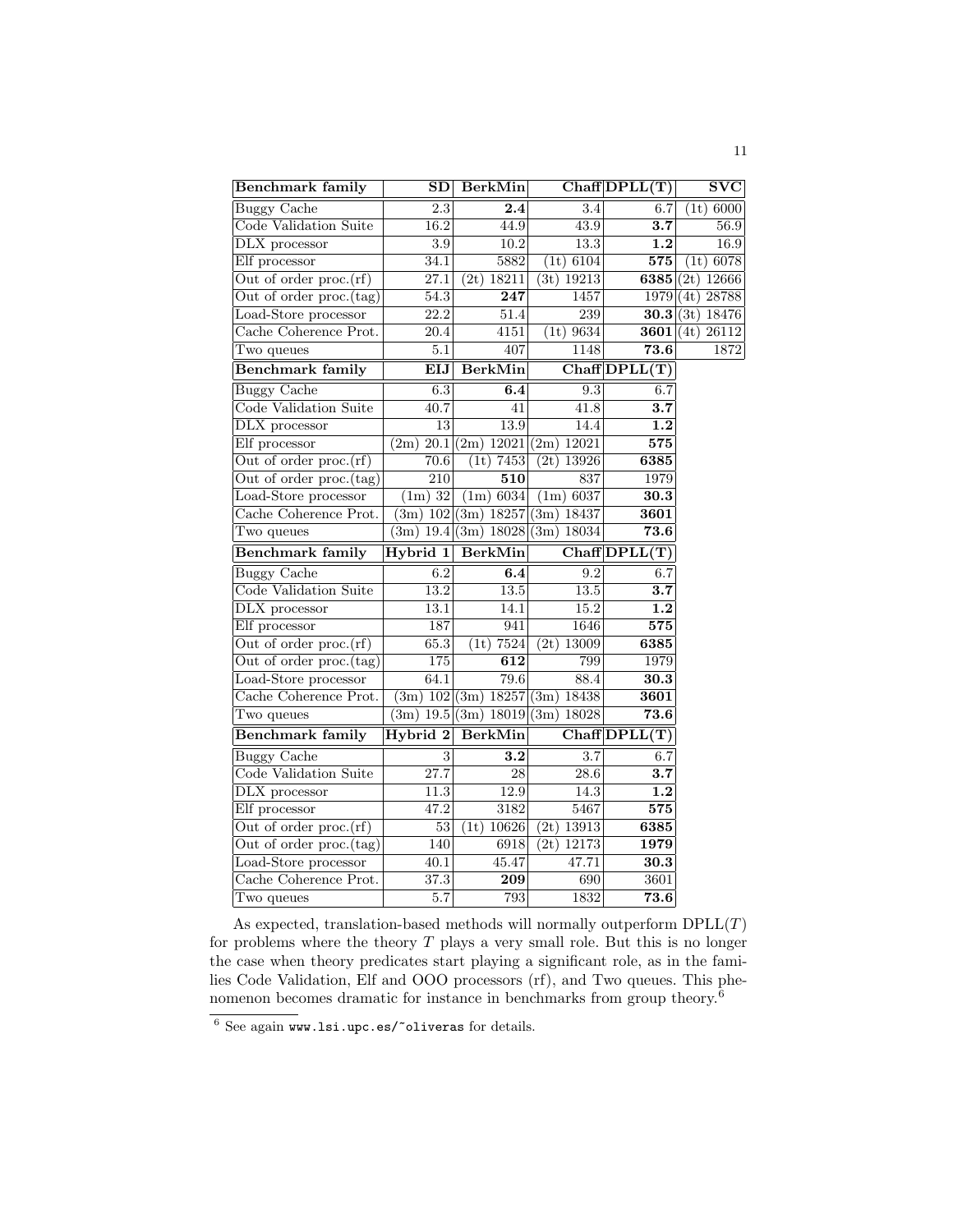### 6 Conclusions and future work

We have presented a new approach for checking satisfiability in the EUF logic. This approach is based on a general framework and architecture in which a generic DPLL-style propositional solver,  $DPLL(X)$ , is coupled with a specialized solver  $Solver<sub>T</sub>$  for a given theory T of interest. The architecture is highly modular, allowing any theory solver conforming to a simple, minimal interface to be plugged in into the  $DPLL(X)$  engine. The fundamental advantage with respect to previous approaches is that the theory solver is not only used to validate the choices made by the SAT engine, as done for instance in CVC, but also to propagate the entailed literals returned by SetTrue, using information from consistent partial models, considerably reducing the search space of the SAT engine. Initial results indicate that in the EUF case this leads to significant speed-ups in overall performance.

More work needs to be done on our implementation. Aspects such as lemma management, decision heuristics and restarting policies are still immature, More accurate theory-dependent heuristics need to be explored. Also minimal-modelpreserving optimizations should be worked out; for instance, the notion of Pterms [BGV01] has its counterpart in our framework, and so could be used.

Finally, other future work of course concerns the development of new theory solvers, or the conversion of existing ones (e.g., those used in CVC), into theory solvers conforming to our interface: solvers for EUF with associativity and transitivity (AC) properties for certain symbols, EUFM (EUF+memories) [BD94], Separation Logic [SLB03], or the full *CLU* logic [BLS02b].

# References

- [ABC<sup>+</sup>02] G. Audemard, P. Bertoli, A. Cimatti, A. Kornilowicz, and R. Sebastiani. A SAT based approach for solving formulas over boolean and linear mathematical propositions. In CADE-18, LNCS 2392, pages 195–210, 2002.
- [ACG00] A. Armando, C. Castellini, and E. Giunchiglia. SAT-based procedures for temporal reasoning. In Procs. of the 5th European Conference on Planning, LNCS 1809, pages 97–108. Springer, 2000.
- [BD94] J. R. Burch and D. L. Dill. Automatic verification of pipelined microprocessor control. In Procs. 6th Int. Conf. Computer Aided Verification  $(CAV)$ , LNCS 818, pages 68–80, 1994.
- [BDL96] C. Barrett, D. L. Dill, and J. Levitt. Validity checking for combinations of theories with equality. In Procs. 1st Intl. Conference on Formal Methods in Computer Aided Design, LNCS 1166, pages 187–201, 1996.
- [BDS02] C. Barrett, D. Dill, and A. Stump. Checking satisfiability of first-order formulas by incremental translation into sat. In Procs. 14th Intl. Conf. on Computer Aided Verification (CAV), LNCS 2404, 2002.
- [BGV01] R. E. Bryant, S. German, and M. N. Velev. Processor verification using efficient reductions of the logic of uninterpreted functions to propositional logic. ACM Trans. Computational Logic, 2(1):93–134, 2001.
- [BLS02a] R. E. Bryant, S. Lahiri, and S. Seshia. Deciding CLU logic formulas via boolean and pseudo-boolean en codings. In Procs. 1st Int. Workshop on Constraints in Formal Verification, 2002.